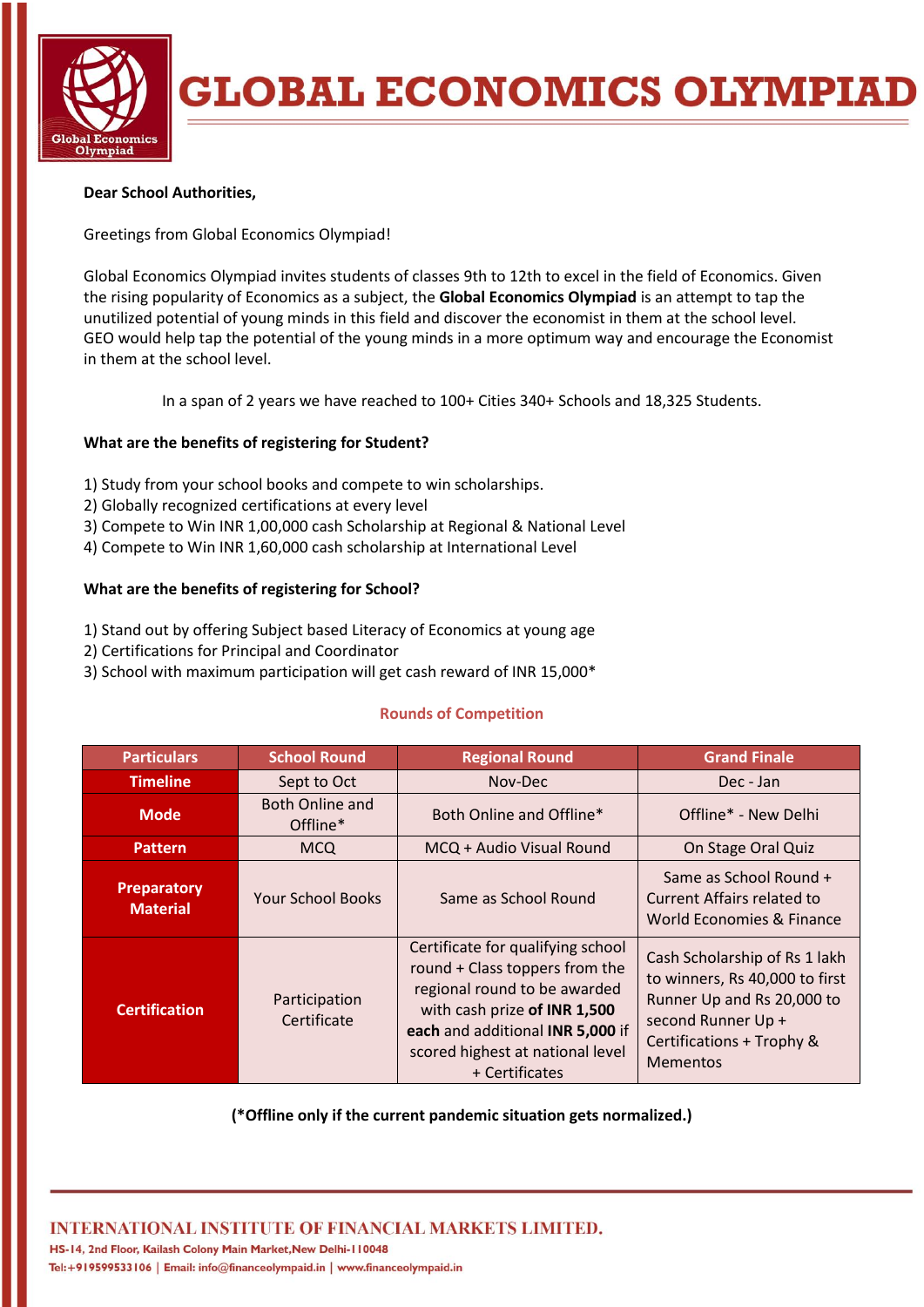

# **GLOBAL ECONOMICS OLYMPIAD**

### **AWARDS / SCHOLARSHIPS –FOR STUDENTS AT INTERNATIONAL LEVEL**

International, Regional and Class Topper awards will be given to the winners of GEO at each level of Competition International, Regional and Class Topper awards will be given to the winners of GEO at each level of Competition

| AT GRAND FINALE -INTERNATIONAL LEVEL |                                                                                                    |  |  |
|--------------------------------------|----------------------------------------------------------------------------------------------------|--|--|
| <b>RANK</b>                          | <b>SCHOLARSHIPS</b>                                                                                |  |  |
| 1 <sub>st</sub>                      | Rs.1,00,000/- + Certificate of Winner (Amount will be divided in the team of 4 Students)           |  |  |
| 2 <sub>nd</sub>                      | Rs.40,000/- + Certificate of $1^{st}$ Runner up (Amount will be divided in the team of 4 Students) |  |  |
| 3rd                                  | Rs.20,000/- + Certificate of $2^{nd}$ Runner up (Amount will be divided in the team of 4 Students) |  |  |
|                                      |                                                                                                    |  |  |
| AT REGIONAL LEVEL                    |                                                                                                    |  |  |
|                                      |                                                                                                    |  |  |
| <b>REGIONAL TOPPERS</b>              |                                                                                                    |  |  |
| <b>RANK</b>                          | <b>SCHOLARSHIPS</b>                                                                                |  |  |
| 1 <sub>st</sub>                      | Rs.5,000/-Cash + Certificate of Regional Winner (to the topper of Class 12)                        |  |  |
| 1 <sub>st</sub>                      | Rs.5,000/- Cash + Certificate of Regional Winner (to the topper of Class 11).                      |  |  |
| 1st                                  | Rs.5,000/- Cash + Certificate of Regional Winner (to the topper of Class 10)                       |  |  |
| 1 <sub>st</sub>                      | Rs.5,000/- Cash + Certificate of Regional Winner (to the topper of Class 9)                        |  |  |
| <b>Rest All</b>                      | Regional Round Qualifying Certificate                                                              |  |  |
|                                      |                                                                                                    |  |  |
| <b>CLASS TOPPERS</b>                 |                                                                                                    |  |  |
| <b>RANK</b>                          | <b>SCHOLARSHIPS</b>                                                                                |  |  |
| 1 <sub>st</sub>                      | Rs.1,500/- Each + Certificate of Class Topper from the Region (to the topper of Class 12)          |  |  |
| 1st                                  | Rs 1,500/- Each + Certificate of Class Topper from the Region (to the topper of Class 11).         |  |  |
| 1 <sub>st</sub>                      | Rs. 1,500/- Each + Certificate of Class Topper from the Region (to the topper of Class 10)         |  |  |
| 1 <sub>st</sub>                      | Rs 1,500/- Each + Certificate of Class Topper from the Region (to the topper of Class 9)           |  |  |
| <b>Rest All</b>                      | Regional Round Qualifying Certificate                                                              |  |  |